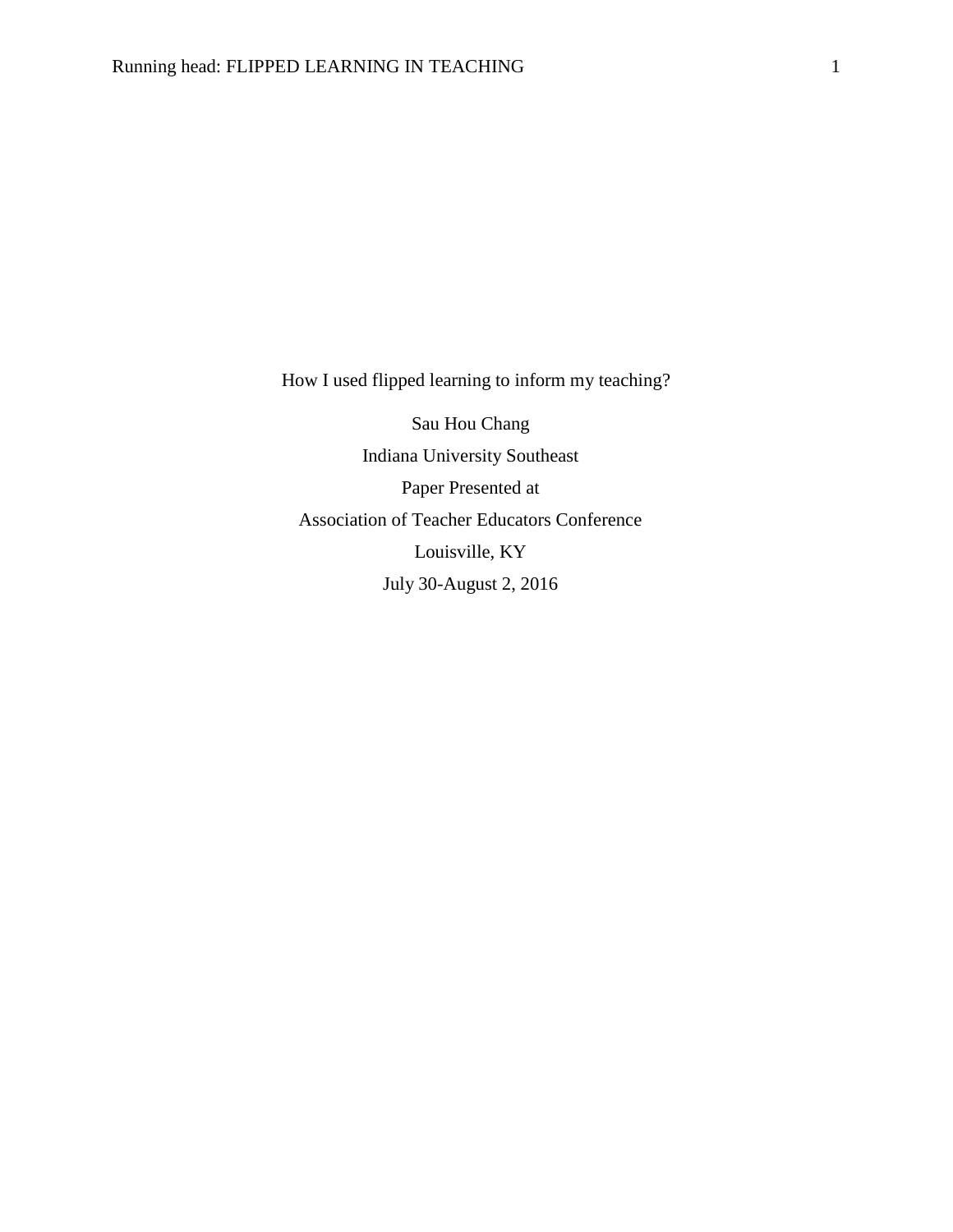## **Abstract**

This paper aims to reflect upon the experience of using flipped learning in a college class. After presenting the alignment of learning objectives and assessments, evidence-based evaluation was provided as rationale for changes. Approaches taken to improve learning were then elaborated. Further assessment of impact of change on student learning was given. Lessons learned from using flipped learning were also discussed.

*Keywords:* flipped learning, reflection, college class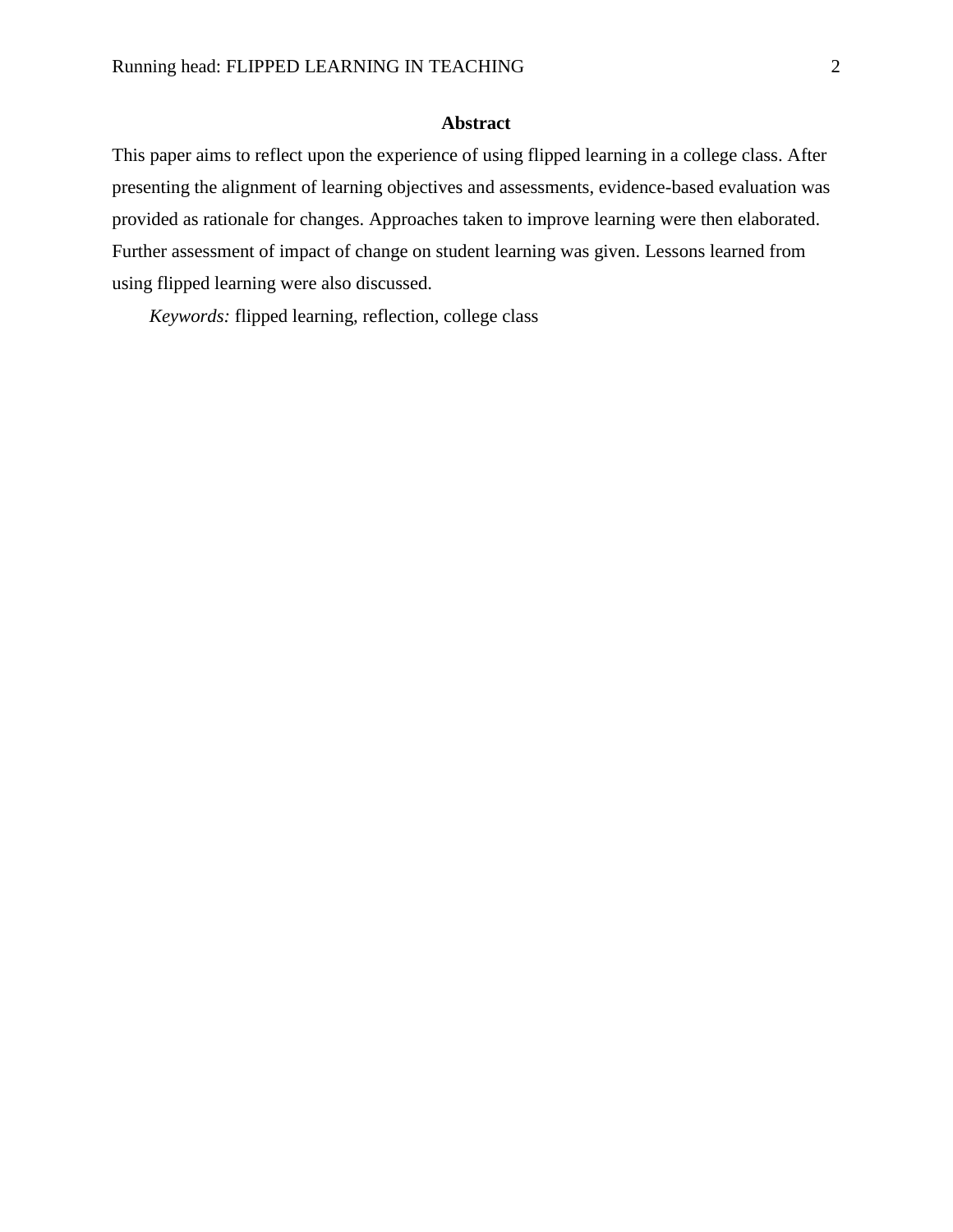## **How I used flipped learning to inform my teaching?**

Flipped learning is a pedagogical approach in which direct instruction moves from the group learning space to the individual learning space, and the resulting group space is transformed into a dynamic interactive learning environment where the educator guides students as they apply concepts and engage creatively in the subject matter (Flipped Learning Network, 2014). The idea of shifting instruction to students before the class and using class time for assignments allows students to learn the basic concepts on their own and explore the concepts in depth during the class.

I used the flipped learning concept to flip the last four lessons in General Education Psychology in Fall 2014. Table 1 presents the alignment of learning objectives of the last four lessons and the respective formative and summative assessments. The differences between these four lessons and the previous lessons were that discussion forum was added to the formative assessments; and students were asked to watch videos, read PowerPoint slides, take a practice test, and post to a discussion forum before each lesson.

| Learning Objectives    | <b>Formative Assessments</b>        | <b>Summative Assessments</b>      |
|------------------------|-------------------------------------|-----------------------------------|
| Applying teaching      | Exit slips: Students wrote their    | In-class tasks: There was one     |
| concepts to daily life | responses to a question at the end  | individual task in each lesson.   |
| situations.            | of each lesson.                     |                                   |
| Analyzing and          | Practice tests: Students took a     | Unit test: There was one test at  |
| evaluating daily life  | practice test before and after each | the end of the four lessons       |
| situations with        | lesson.                             |                                   |
| teaching concepts.     |                                     |                                   |
| Explaining,            | Discussion forum: Students          | Field report: Students explained, |
| illustrating, and      | posted responses to a question      | illustrated and discussed         |
| discussing classroom   | before each lesson.                 | classroom observation with        |
| observation with       |                                     | teaching concepts.                |
| teaching concepts.     |                                     |                                   |

Table 1. The alignment of learning objectives and assessments of the last four lessons.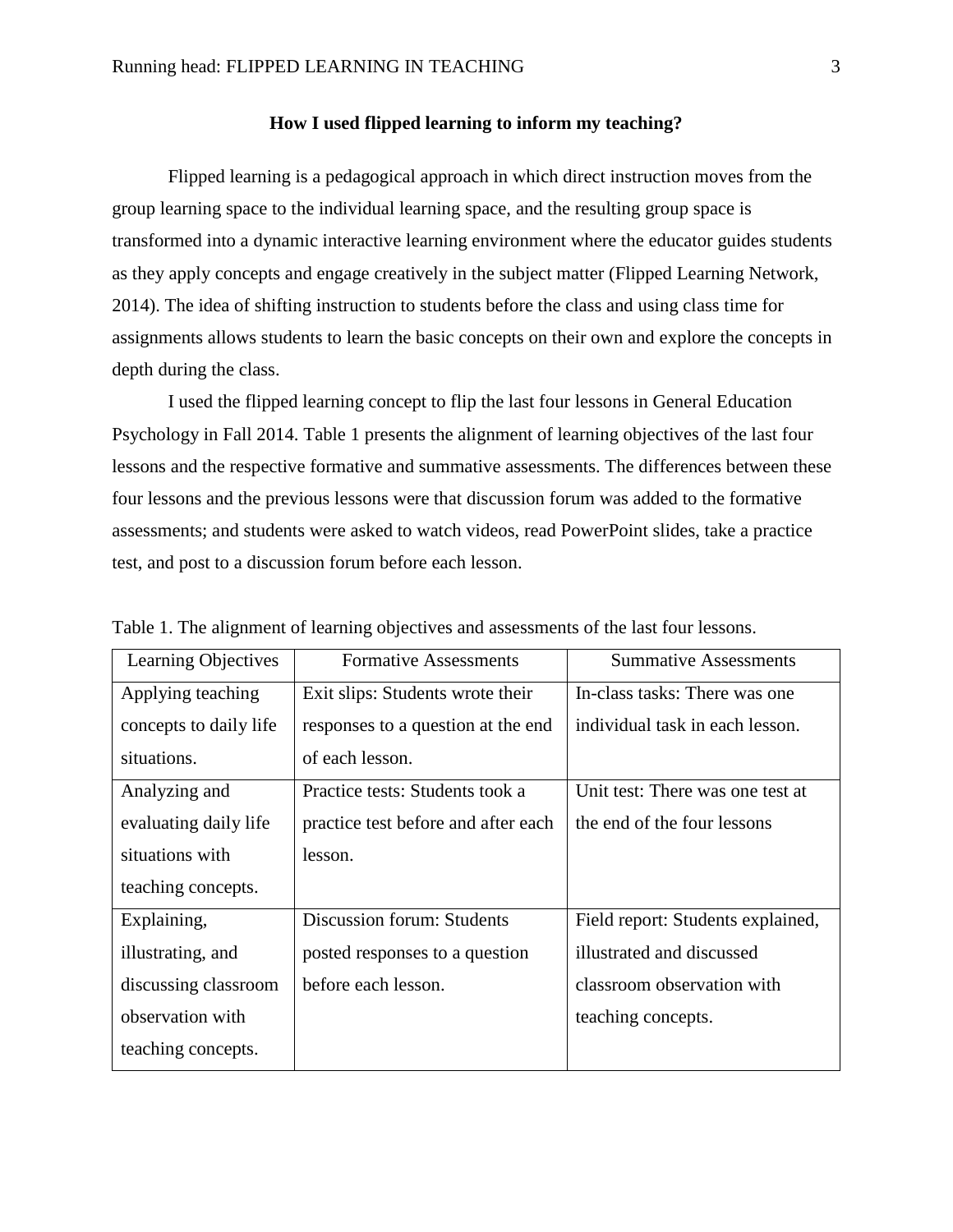## **Rationale for Change**

The flipped learning allowed students to construct their own knowledge by responding to the discussion forum, engaging in in-class tasks, writing exit slips, and completing a field report. To investigate the impact of flipped learning on students' performance, I conducted a study to compare the summative assessments and teaching practices under different learning conditions. There were 12 lessons divided by three themes: Development, learning and teaching. In addition to attending lecture, students completed in-class tasks and exit slips in each lesson, and took a unit test and wrote a field report after each theme or four lessons. In the control condition of the four lessons on "development," students watched videos and read PowerPoint slides during the class. In the testing condition of the four lessons of "learning," students watched videos and read PowerPoint slides during the class, and took practice tests before and after each lesson. In the flipped learning condition of the four lessons on "teaching," students watched videos, read PowerPoint slides, and posted to the discussion forum before each lesson; and took practice tests before and after each lesson. Table 2 presents students' performance on summative assessments**.**  Flipped learning had the biggest impact on unit tests than the other learning conditions, but fared the same as the other learning conditions on in-class tasks and field reports.

Table 2. The Percentage of Correct Responses of Summative Assessments by Learning Conditions  $(N=18)$ 

| <b>Learning Conditions</b> | In-Class Tasks | <b>Unit Tests</b> | <b>Field Reports</b> |
|----------------------------|----------------|-------------------|----------------------|
| Control                    | 99%            | 71%               | 96%                  |
| Testing                    | 93%            | 71%               | 99%                  |
| <b>Flipped Learning</b>    | 98%            | 88%               | 99%                  |

To understand why flipped learning was more beneficial, students rated the helpfulness of the teaching practices in preparing themselves for the unit tests (Table 3). In the flipped learning condition, students found it helpful to watch videos and read PowerPoint slides before the class, engage in in-class activities and write exit slips during the class, and take practice tests before and after the class. However, students found that attending lecture and posting to discussion forum were less helpful practices.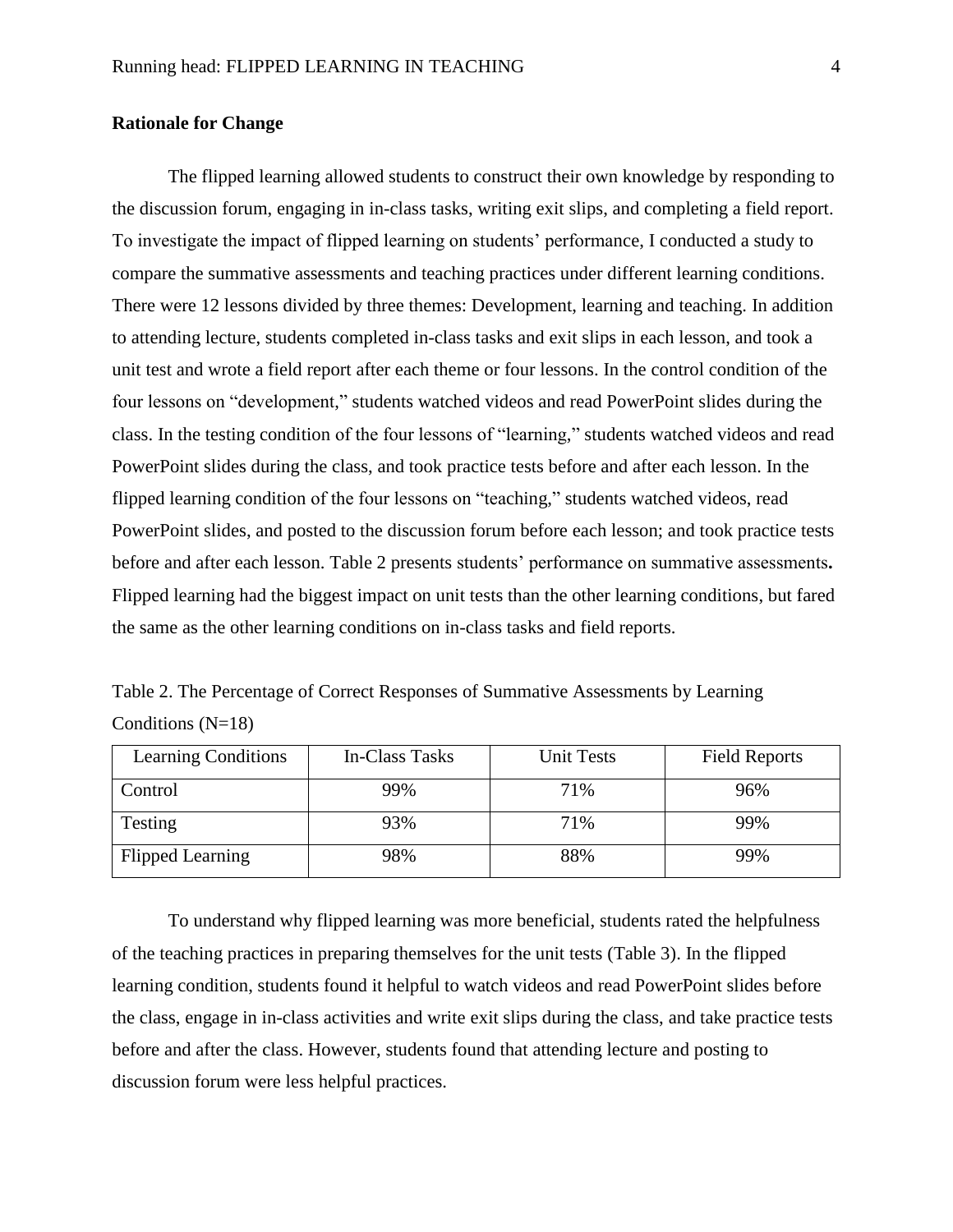| <b>Teaching Practices</b> | Control | Testing | <b>Flipped Learning</b> |
|---------------------------|---------|---------|-------------------------|
| Lecture                   | 55.11   | 58.44   | 34.11                   |
| Videos                    | 69.67   | 72.06   | 60.78                   |
| PowerPoint slides         | 71.83   | 69.41   | 76.94                   |
| In-class activities       | 72.41   | 60      | 72.94                   |
| Exit slips                | 75.94   | 64.82   | 66.29                   |
| Practice tests            | N/A     | 77.29   | 68.18                   |
| Discussion forum          | N/A     | N/A     | 37                      |

Table 3. The Rating of the Helpfulness of the Teaching Practices by Learning Conditions (N=18; Range=1-100)

Although students considered lecture as the least helpful teaching practice in flipped learning, they would like to have more time for lecture in the class (Table 4). Lecturing in the flipped learning condition focused on answering students' questions on the lesson. However, students preferred traditional lectures that explained and illustrated basic concepts.

Table 4. Students' Comments on Flipped Learning

| 1. I did not like not having lectures.                                                             |
|----------------------------------------------------------------------------------------------------|
| 2. I think it would help more if we can still have class lectures for this last section.           |
| 3. I didn't like how we studied for the last four chapters. I felt like we had to study all on our |
| own with no help.                                                                                  |
| 4. I did not like that the professor did not lecture during this last unit. Although group work    |
| helped, it wasn't as straightforward as a lecture explaining what everything meant.                |
| 5. I would much rather have lectures. When I take notes from reading & lectures it helps me to     |
| better comprehend the subject.                                                                     |
| 6. I did not like the way the last section of this course ended. I understand the teacher was      |
| trying new techniques, but it was hard to learn this on our own.                                   |

Discussion forum was considered not much helpful because it was optional for students to post to the forum. Since flipped learning was incorporated into the last four lessons after the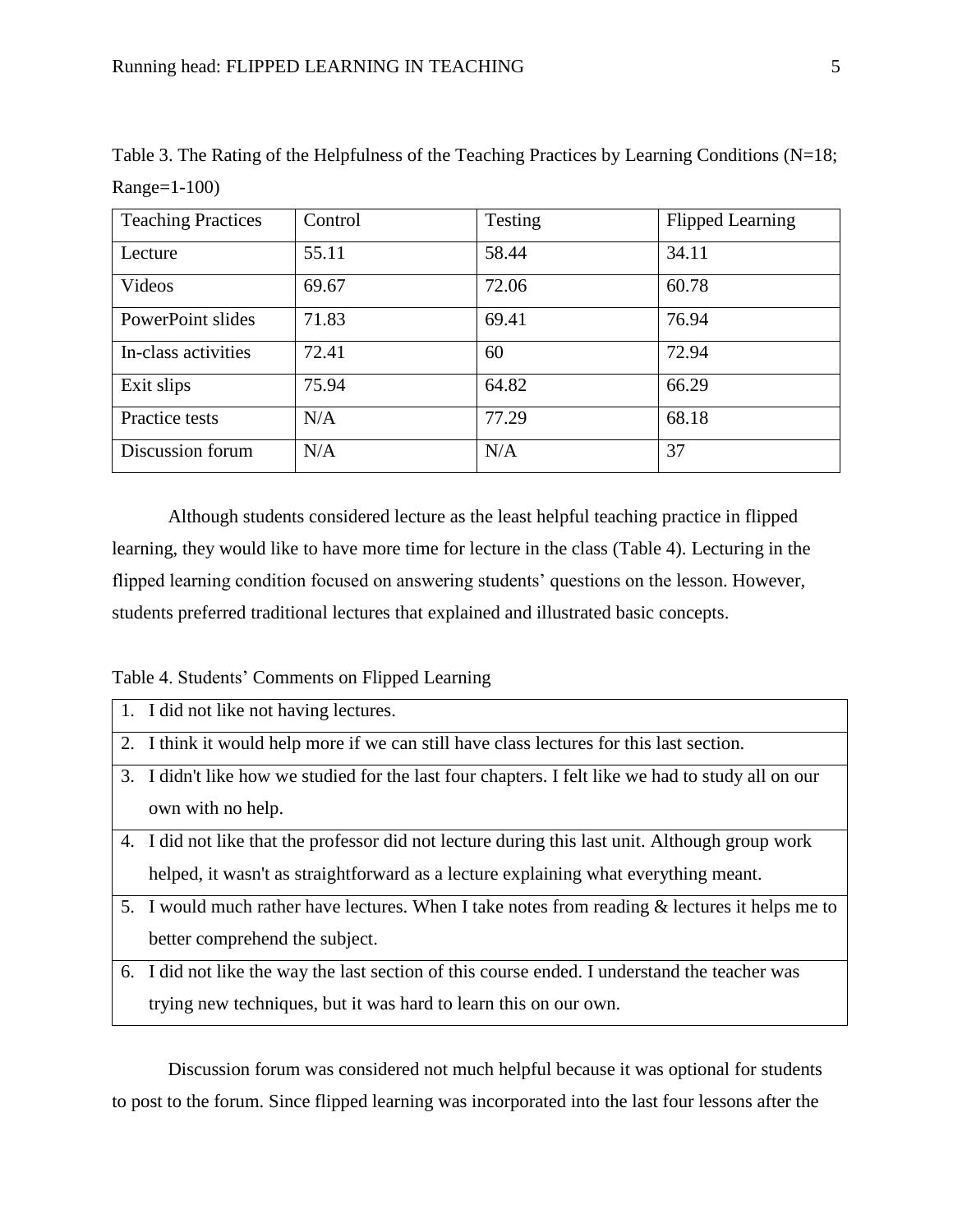syllabus was finalized, none of the activities students were expected to prepare before the class were given any points. Most students did take the practice tests but did not post to the discussion forum.

### **Approach Taken to Improve Learning**

From the results of the impact of flipped learning on students' performance in Fall 2014, I was motivated to flip all the lessons in General Educational Psychology in Spring 2015. My biggest struggle was whether objective tests should be used. Striving to be a constructivist teacher educator, I would like students to construct their own knowledge and such knowledge should not be objectified. However, I also believed that the construction of knowledge should be built on a solid foundation of basic concepts. To hold students accountable for learning the basic concepts, I used objective tests in the flipped classroom where instruction was shifted from classroom to students before the class. To make sure students had the opportunities to create their own knowledge, I kept the in-class tasks and field report for students to showcase the knowledge they had constructed.

Changes were made to how students prepared for the class and what students did during the class. First, practice tests were replaced by quizzes for students to show that they had read the PowerPoint slides and understood the basic concepts before the class. When students received points for taking the quizzes, they were held accountable for learning the basic concepts. Second, students did not only post to the discussion forum but also responded to others' postings. The social interaction among students in forum would facilitate students' construction of knowledge before the class. Third, students were asked to bring questions from their readings to the lecture for clarification. Instead of explaining every concept, lecture times would be used to clarify those concepts students found confusing and incomprehensible. Fourth, exit slips were replaced by real-life scenarios in individual and group tasks for students to explore the concepts in depth during the class. These tasks allowed students to construct their knowledge individually and socially.

#### **Assessment of Impact of Change on Student Learning**

Since flipped learning was used in all the lessons in General Educational Psychology in Spring 2015, I could not compare the impact of flipped learning with other learning conditions.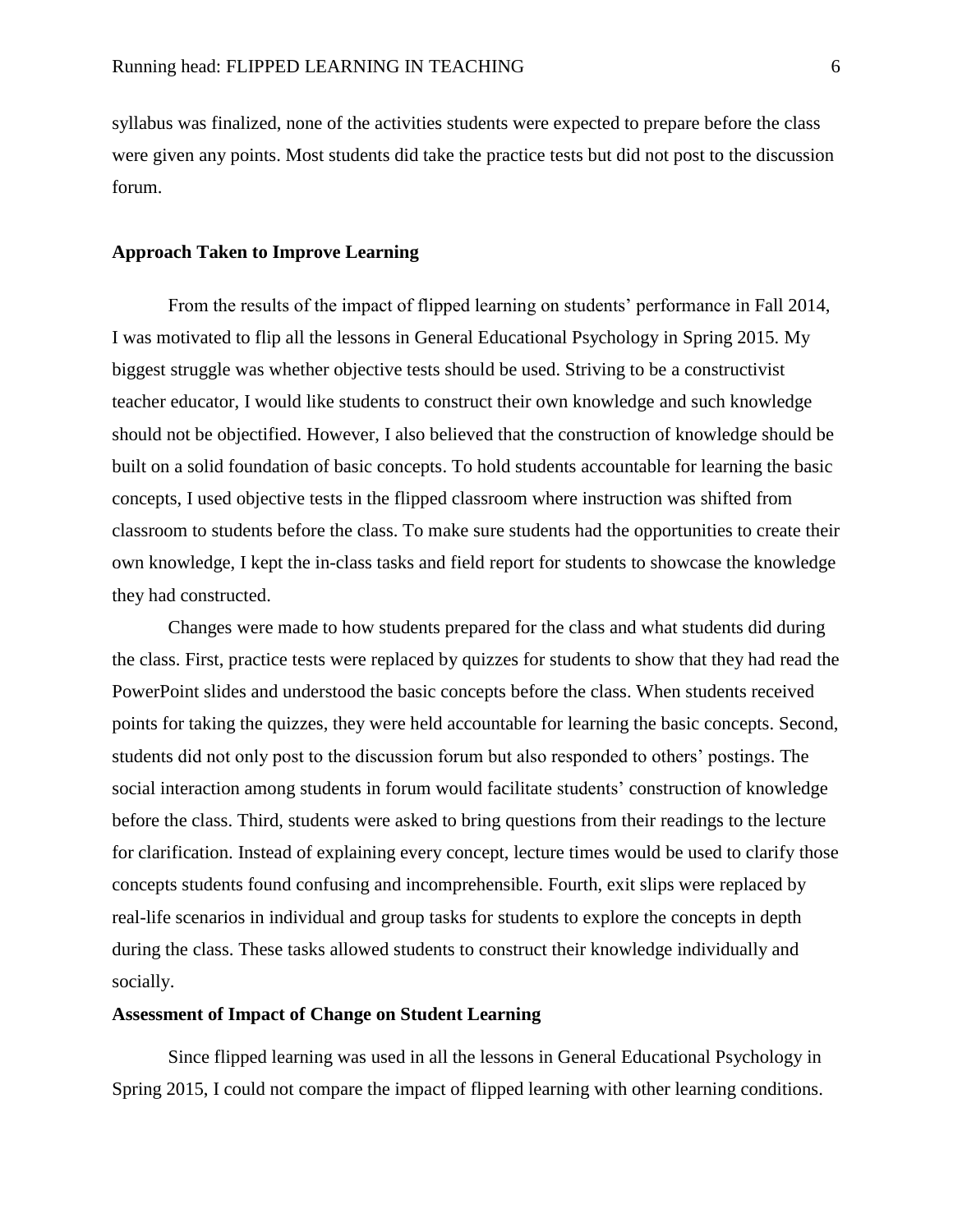Instead, I used the four pillars of FLIP (flexible environment, learning culture, intentional content, professional educator; Flipped Learning Network, 2014) to develop a FLIP survey to investigate what students thought about how they prepared for the class and what they did during the class.

Flexible environment allows students to learn in a variety of learning modes (Table 5). Students liked reading the textbook, going over the PowerPoint slides, and watching video clips before the class; as well as completing individual and group tasks during the class. However, they did not like posting to discussion forum or taking a quiz before the class.

Table 5. The percentage of students responding "somewhat" and "very much" to a flexible environment

| <b>Flexible Environment</b>                        | Do I like it? |
|----------------------------------------------------|---------------|
| 1. Reading the textbook before the class.          | 64.29         |
| 2. Reading the PowerPoint slides before the class. | 71.43         |
| 3. Watching video clips before the class.          | 71.43         |
| 4. Posting to discussion forum before the class.   | 42.86         |
| 5. Taking a quiz before the class.                 | 42.86         |
| 6. Completing individual task during the class.    | 78.57         |
| Participating in group task during the class.      | 85.71         |

Flipped learning promotes a student-centered learning culture (Table 6). However, students preferred the teacher-centered practices to the student-centered practices. Using direct instruction to cover the basic concepts was more favorable to students than using guidance to explore concepts in depth during the class.

Table 6. The percentage of students responding "somewhat" and "very much" to a learning culture

| <b>Learning Culture</b>                                             | Do I like it? |
|---------------------------------------------------------------------|---------------|
| 8. In-class time is dedicated to exploring topics in greater depth. | 50            |
| 9. In-class time focuses on application of concepts.                | 64.29         |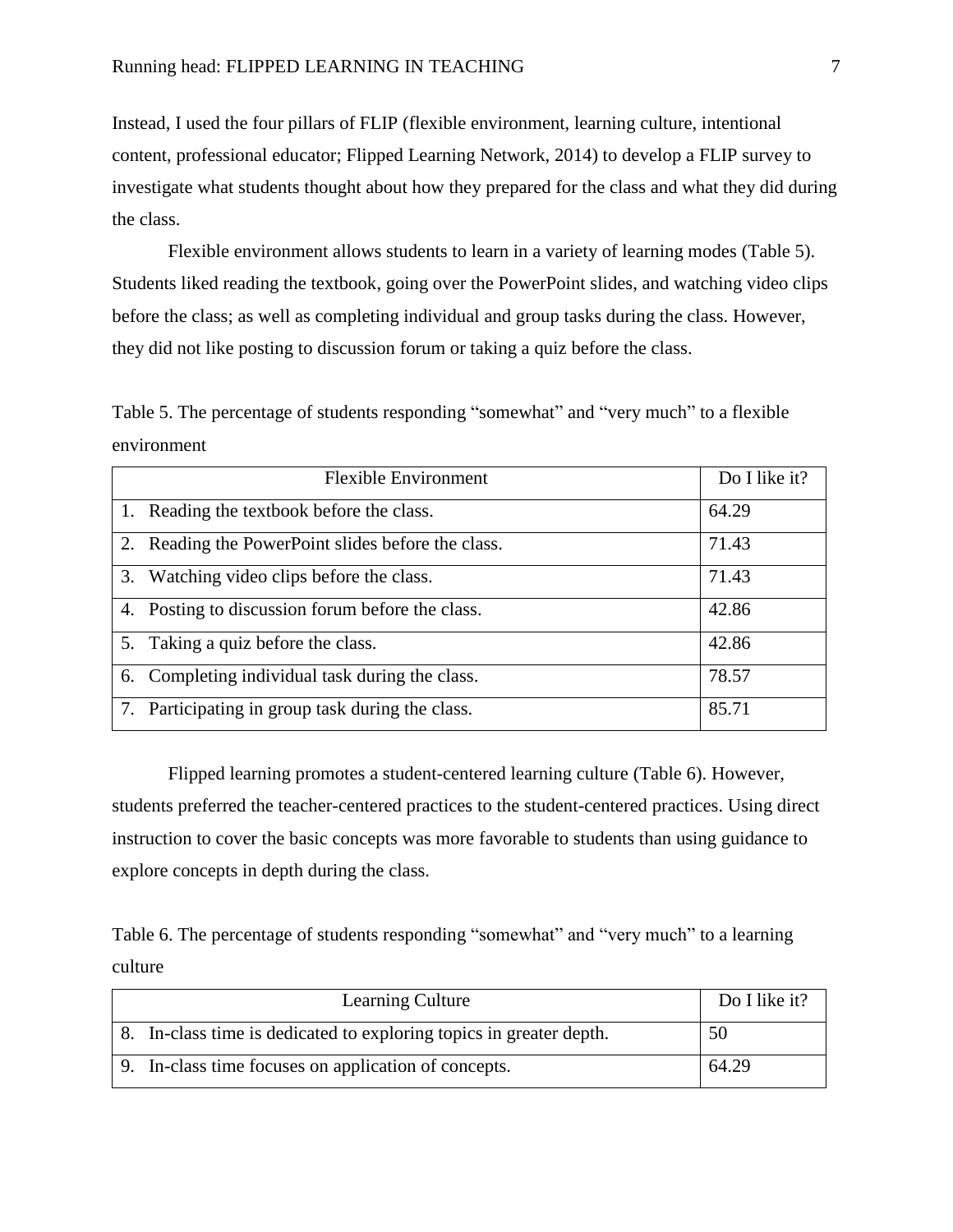| 10. In-class time is dedicated to cover the basics of topics. | 71.43 |
|---------------------------------------------------------------|-------|
| 11. In-class time focuses on direct instruction.              | 71.43 |

Intentional content determines what materials teachers need to teach and what students should explore on their own (Table 7). Students liked to explore the textbook, video clips and PowerPoint slides before the class. They also liked the lecture, and individual and group tasks during the class. However, they did not like posting to the discussion forum before the class.

Table 7. The percentage of students responding "somewhat" and "very much" to an intentional content

| <b>Intentional Content</b> | Do I like it? |
|----------------------------|---------------|
| 12. Textbook               | 71.43         |
| 13. Video clips            | 50            |
| 14. PowerPoint slides      | 64.29         |
| 15. Discussion forum       | 28.57         |
| 16. Lecture                | 57.14         |
| 17. Individual task        | 61.54         |
| 18. Group task             | 78.57         |

Professional educator is reflective in practice (Table 8). Students liked how the individual and group tasks were explained, assessed and observed. However, they did not like how feedback was given to individual and group tasks.

Table 8. The percentage of students responding "somewhat" and "very much" to a professional educator

| <b>Professional Educator</b>                              | Do I like it? |
|-----------------------------------------------------------|---------------|
| 19. The instructor explains the individual task.          | 71.43         |
| 20. The instructor assesses the individual task.          | 71.43         |
| 21. The instructor observes the individual task.          | 64.29         |
| 22. The instructor gives feedback to the individual task. | 42.86         |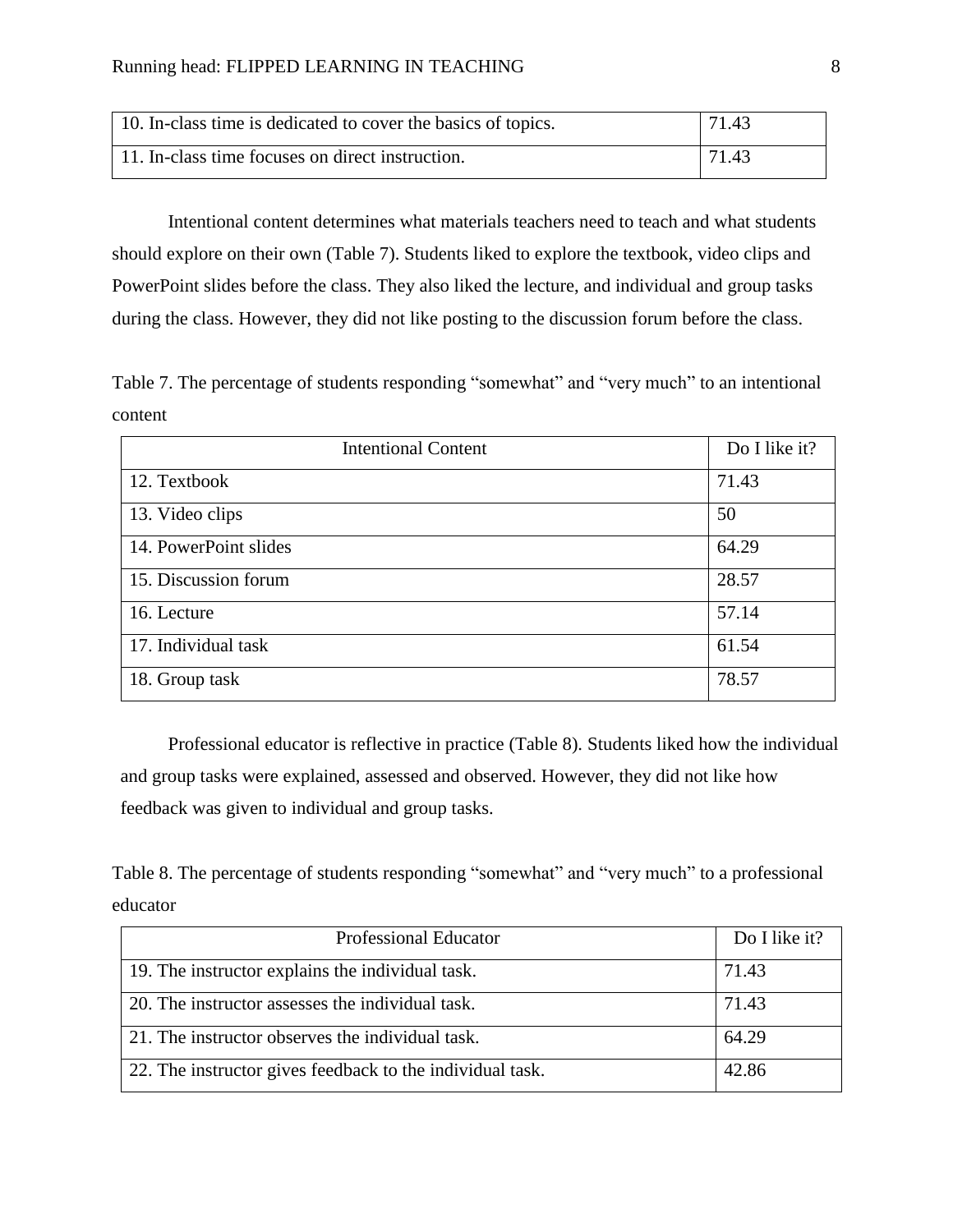| 23. The instructor explains the group task.          | 85.71 |
|------------------------------------------------------|-------|
| 24. The instructor assesses the group task.          | 78.57 |
| 25. The instructor observes the group task.          | 71.43 |
| 26. The instructor gives feedback to the group task. | 50    |

#### **Lessons Learned**

The results of the FLIP survey gave me more information to improve the use of flipped learning for students to construct their own knowledge. Students liked how they prepared for the class and what they did during the class. However, students preferred to use direct instruction to cover the basic concepts and receive more feedback to the individual and group tasks during the class. They also preferred to take the quiz and discussion forum after the class.

When students are prepared before coming to the class, class meeting time can be better used to engage students in higher-level thinking and application activities. To improve students' understanding of concepts and motivate students to do more than the minimum requirements in this course, direct instruction is still needed to give an overview of the material, to explain confusing concepts, and to answer students' questions on their reading. Therefore, I would record my direct instruction with the PowerPoint slides for students to go over before the class.

Students did an individual task and a group task during the class to apply what they had learned to real-life scenarios or to analyze real-life scenarios with what they had learned. I reviewed the tasks with the class and gave verbal feedback to those who shared their responses. Since students preferred more feedback on their tasks, I would write individualized feedback on their work.

The quiz was designed to make sure students finish the reading before coming to the class. Since it was graded, students felt more confident in taking the quiz after the class. If I would like to continue using the quiz as a gatekeeper to make sure students are prepared for the class, I could give participation points to the quiz without grading it. If I would like to grade the quiz, I could allow students to take it after the class when they have a better understanding of the concepts.

The discussion forum seems to be disconnected to the other activities. The quiz, individual task and group task are connected to the textbook, PowerPoint slides, and the videos. The question in the discussion forum asks students to share their own experiences or opinions.